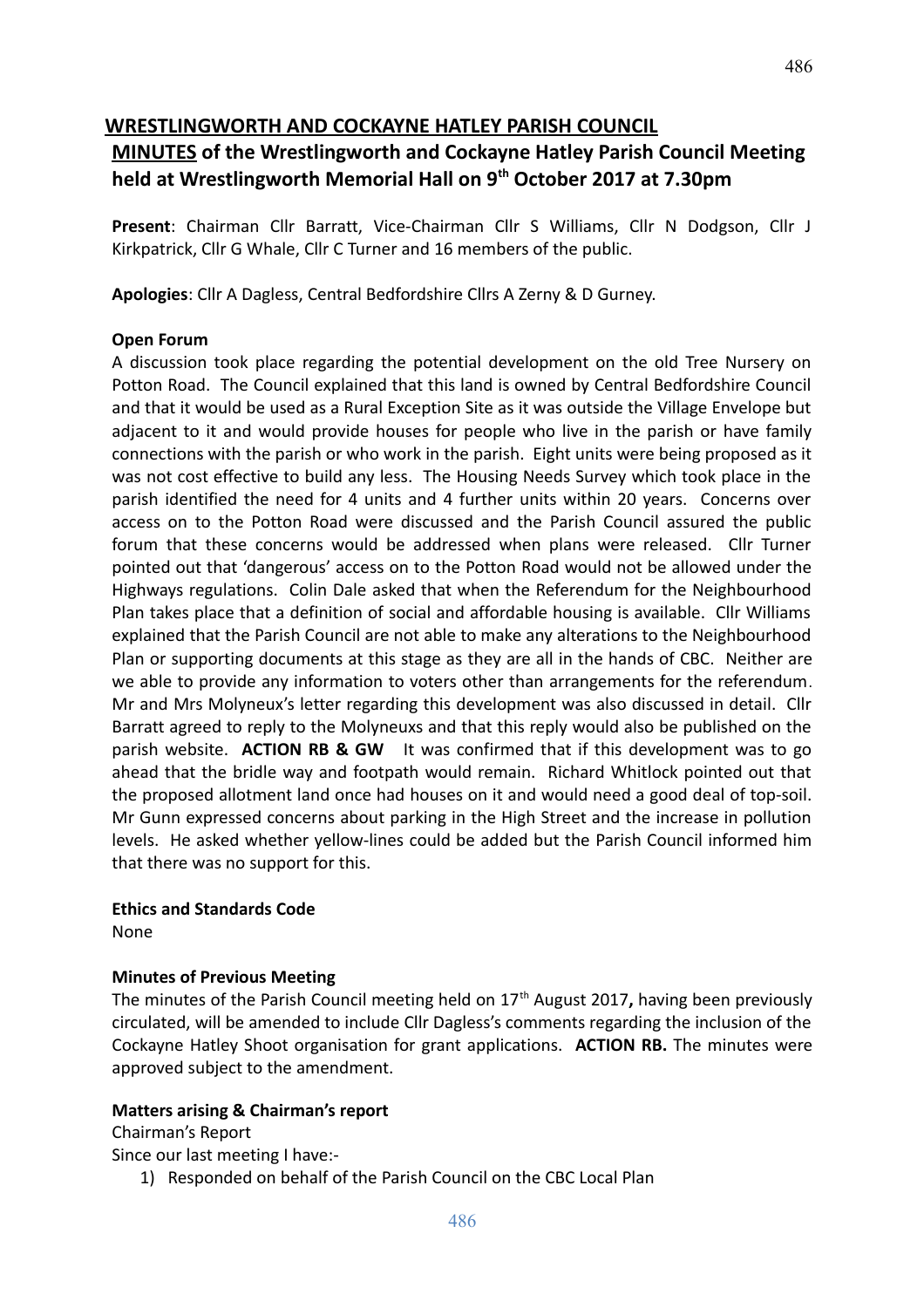487

- 2) Drafted a statement regarding the Parish Council's position in regard to the plans for the CBC Tree Nursery and adjoining land
- 3) Responded on the application for a new dwelling adjacent to 7 Church Lane
- 4) Reported pothole at junction of Potton Rd and High St Wrestlingworth.
- 5) Followed up with CBC on request for replacement of missing chevron signs which were reported as being 'on order' in June
- 6) With Cllrs, Williams & Whale, Met with a CBC officer to discuss the pre-application and timeline for the affordable houses on the RES site at the Tree Nursery
- 7) Asked CBC for an update on the position with the lease of the land adjoining the Tree Nursery
- 8) Reported the missing concrete post on the brook railings by the notice board.
- 9) Discussed streetlight W9 which was out with our contractor. Ascertained issue is with power supply and has been reported to UK Networks.
- 10) Met with solicitor to brief her on those initiatives where Parish Council may need legal advice / support in the coming months.
- 11) Reported the pot hole outside the Memorial Hall entrance as being dangerous to pedestrians. Ref 300545.

## **Portfolios**

## **Cllr Dodgson's report**

## **Road safety – High Street (RMF) & crossroads**

Nick Shaw has assured Cllr Dodgson that any increase in costs would not affect our agreed contribution under the RMF scheme.

The current status of both schemes is: Detailed designs have been produced and all consultation that was necessary has been done. There were no objections to the proposals and so we can therefore go ahead with the next phases of the schemes.

Currently there is a hold up with agreeing the target costs for both schemes. Nick has escalated this issue and is waiting to be advised as to these costs. Once he has these back he will be able to instruct the construction and the contractors will be able to book the road space for the construction. At this point he will be able to advise us as to when these works are programmed to go ahead. Cllr Dodgson was requested to chase Nick Shaw for an update. **ACTION ND**

## **Play Area Report from Cllr Kirkpatrick**

A site visit was carried put on Monday  $9<sup>th</sup>$  October, details are:

- 1) Bins were emptied and minor litter picking done
- 2) Signage checked; a couple of 'Do not climb' signs are missing but all relevant equipment has at least one sign in place
- 3) All equipment visually checked and no damage or other faults apparent
- 4) Grass seems rather long, likely due to weather conditions. Need to ensure is cut in the near future.
- 5) One molehill has appeared between climbing posts and grass mound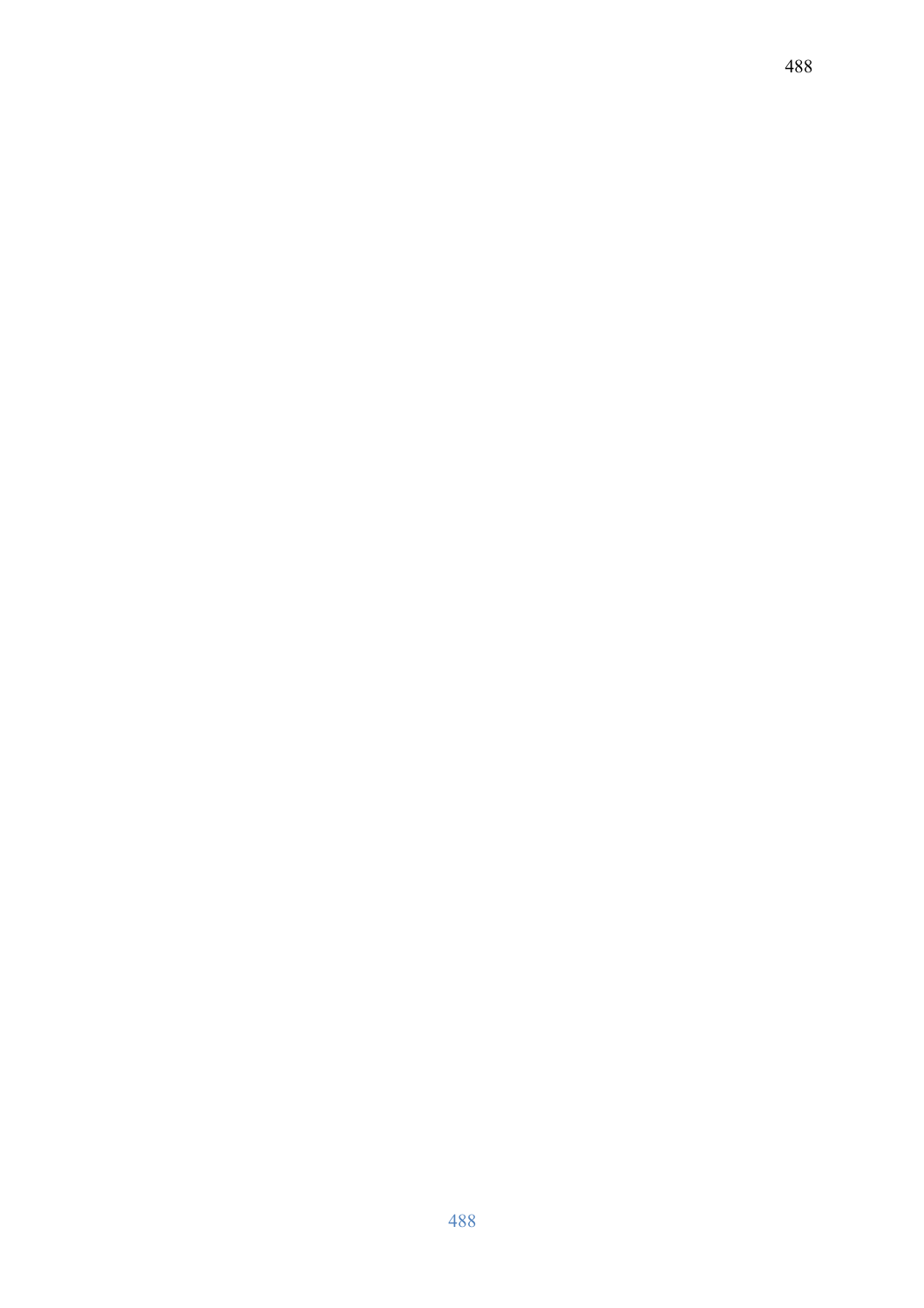A number of outstanding tasks:

- 1) General repairs to flooring have been approved and funding agreed, but this has yet to be carried out
- 2) Zip-wire re-tensioning has yet to be done. Councillors James Kirkpatrick and Carl Turner agreed to meet and discuss if this could be done ourselves. Meeting has yet to take place. It was agreed that if this meeting could not be arranged within a reasonable timescale, Cllr Kirkpatrick would engage contractor as previously agreed. **ACTION JK/CT**
- 3) Signage to zip-wire warning of recommended safety age limits usage has yet to be installed

## **Cllr Williams's Report on Neighbourhood Plan**

As Councillors have already been advised, Central Bedfordshire Council has received a favourable report on the Submission Draft Neighbourhood Plan from the Independent Examiner. He states that the Plan meets the basic conditions and should proceed to referendum. The Steering Group has agreed to the minor modifications to the Plan that he recommended. These are mainly to some wording in order to clarify the content. The alterations will be made by CBC. The report is available to view on the Parish Council Website.

A firm booking has been made by CBC for the Memorial Hall on Thursday 30<sup>th</sup> November to hold the referendum.

In the next few weeks the Steering Group will be working on publicity for the referendum.

Details of what happens next, taken from **Locality Neighbourhood Plans Roadmap Guide** are set out below:

#### **Referendum**

If the neighbourhood plan is found to be satisfactory, with modifications if necessary, then the local authority will arrange for the referendum to take place. This will be organised by the elections unit and 28 working days before the date of the referendum, the local authority is required to publish information about the neighbourhood plan. Then 25 working days before the date of the referendum, they are required to give notice that a referendum is taking place and the date of the poll.

**The neighbourhood planning body may encourage voting and disseminate information on the proposed neighbourhood plan, within reasonable expense limits. Public money and parish councils can only produce factual material about the neighbourhood plan, not promote a 'yes' vote. However, members of the parish council and others may act independently, using independent funds, to campaign for a 'yes' vote.** 

**ACTION All Councillors to note and observe restrictions.**

489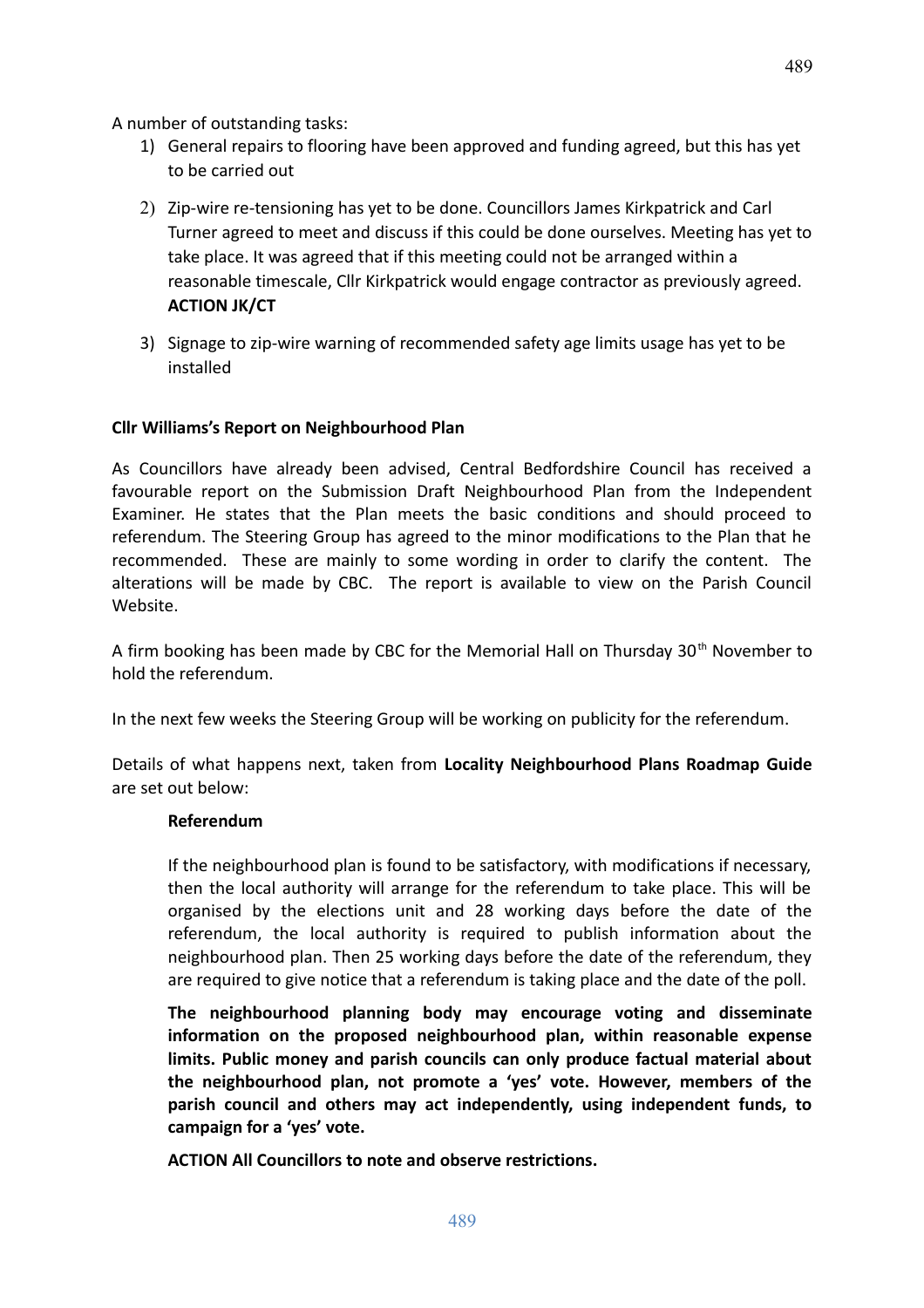The question that will be asked is as follows:

## **Do you want [insert name of local planning authority] to use the neighbourhood plan for [insert name of neighbourhood area] to help it decide planning applications in the neighbourhood area?**

People on the electoral register will be entitled to vote in the referendum. In business areas, there will be two referendums – one for residents and one for nondomestic ratepayers.

If more than 50% of those voting in the referendum vote 'yes', then the local planning authority is required to bring the plan into force. Where there is business area, a 'yes' vote will also be required in the business referendum. If there is a different result from the business referendum and the residents' referendum, the local planning authority will decide whether to bring the plan into force.

#### **Delivery**

Once a neighbourhood plan is brought into legal force, it forms part of the statutory Development Plan for that area. Consequently, decisions on whether or not to grant planning permission in the neighbourhood area will need to be made in accordance with the neighbourhood plan (as part of the statutory development plan), unless material considerations indicate otherwise.

#### **Mobile and Broadband signal**

Cllr Whale informed the Council that there was no further progress on improved mobile and broadband signal in the parish. However it was agreed that Anglian Water should be contacted regarding the possibility of using the Water Tower. **ACTION GW** Cllr Barratt agreed to contact Mick Bister regarding the possibility of using St Peter's Church Tower for signal**. ACTION RB**

#### **Planning**

Cllr Whale informed the meeting of the status of the following planning applications. Brook farm – Despite the Parish Council stating its objections to the development regarding concerns over flooding and the village envelope, CBC has now approved this application.

#### **Finance**

**See appendix A** – Councillors approved the payment of invoices.

The Financial statement including budget was also discussed – **see Appendix B.** 

It was agreed that money would be available for advertising the Referendum for the Neighbourhood Plan and also for poling cards if needed.

The Annual Return including the external auditor's certificate has been approved and accepted by the Parish Council.

#### **Correspondence**

 Paperwork from Janice Osborn (Derek Walker's daughter) was looked at showing the proposed design for Derek's Memorial bench. The Councillors all agreed that this model would be suitable. Clerk agreed to let the Walker family know of the Council's decision. **ACTION CD**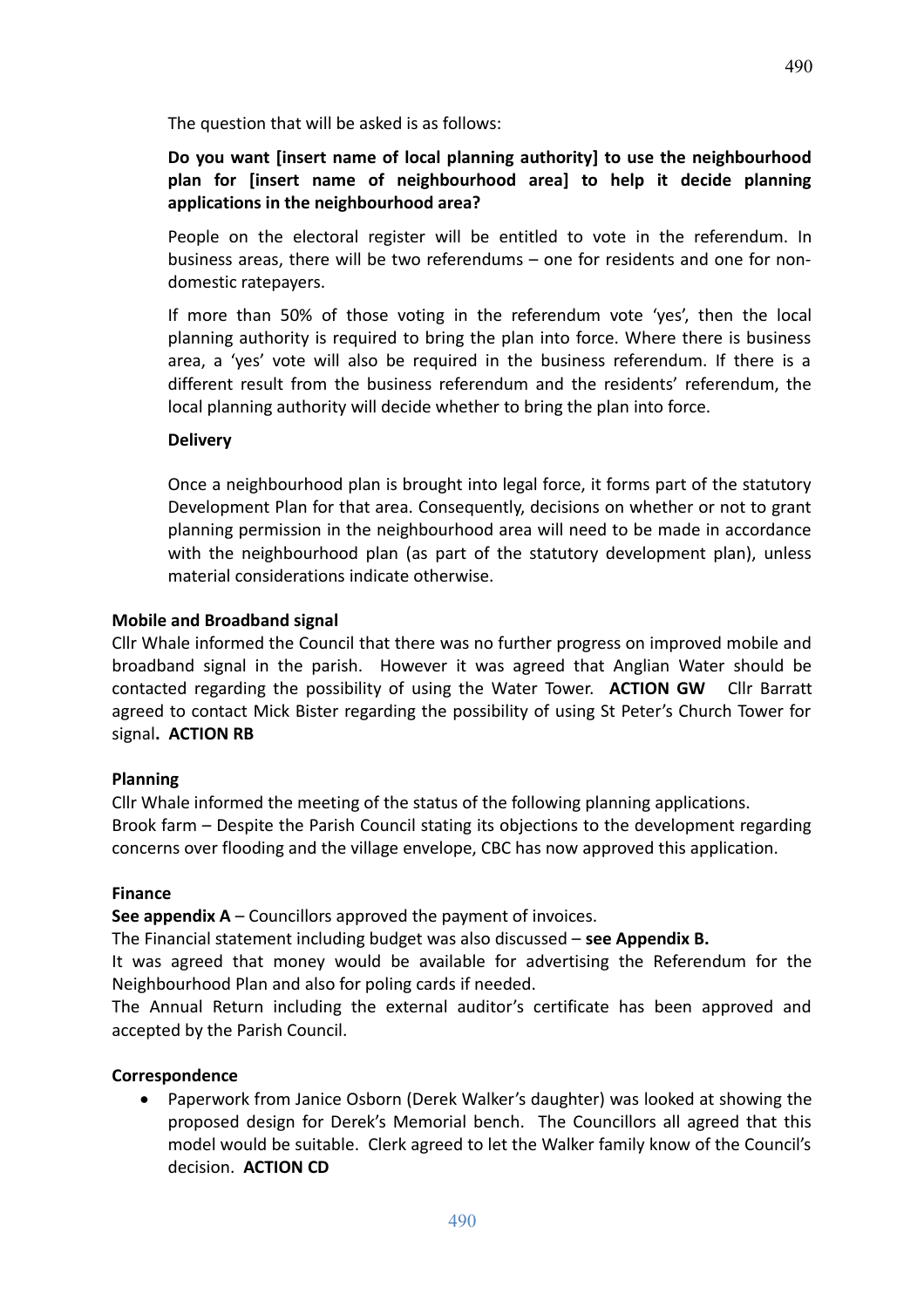- A letter was read out from the Village Link Magazine thanking the Council for their grant.
- Recent correspondence from Cllr Adam Zerny regarding 106 monies will be forwarded to all Councillors and be discussed at the next meeting in November.
- A recent email from Louise Ashmore regarding Data Protection will be discussed at the next meeting in November.
- Town and Parish Council Conference on Tuesday 21<sup>st</sup> November 2017, 6.00-9.00pm at Priory House, Chicksands – Cllr Barratt said that he was unable to attend. Clerk agreed to obtain agenda for meeting. **ACTION CD**

#### **Any Other Business**

None, the meeting closed at 9.15pm

**Date of Next Meeting** – Monday 20<sup>th</sup> November at Memorial Hall, Wrestlingworth at 7.30pm.

**Apologies received from Cllr Barratt, Cllr Williams will chair the meeting.**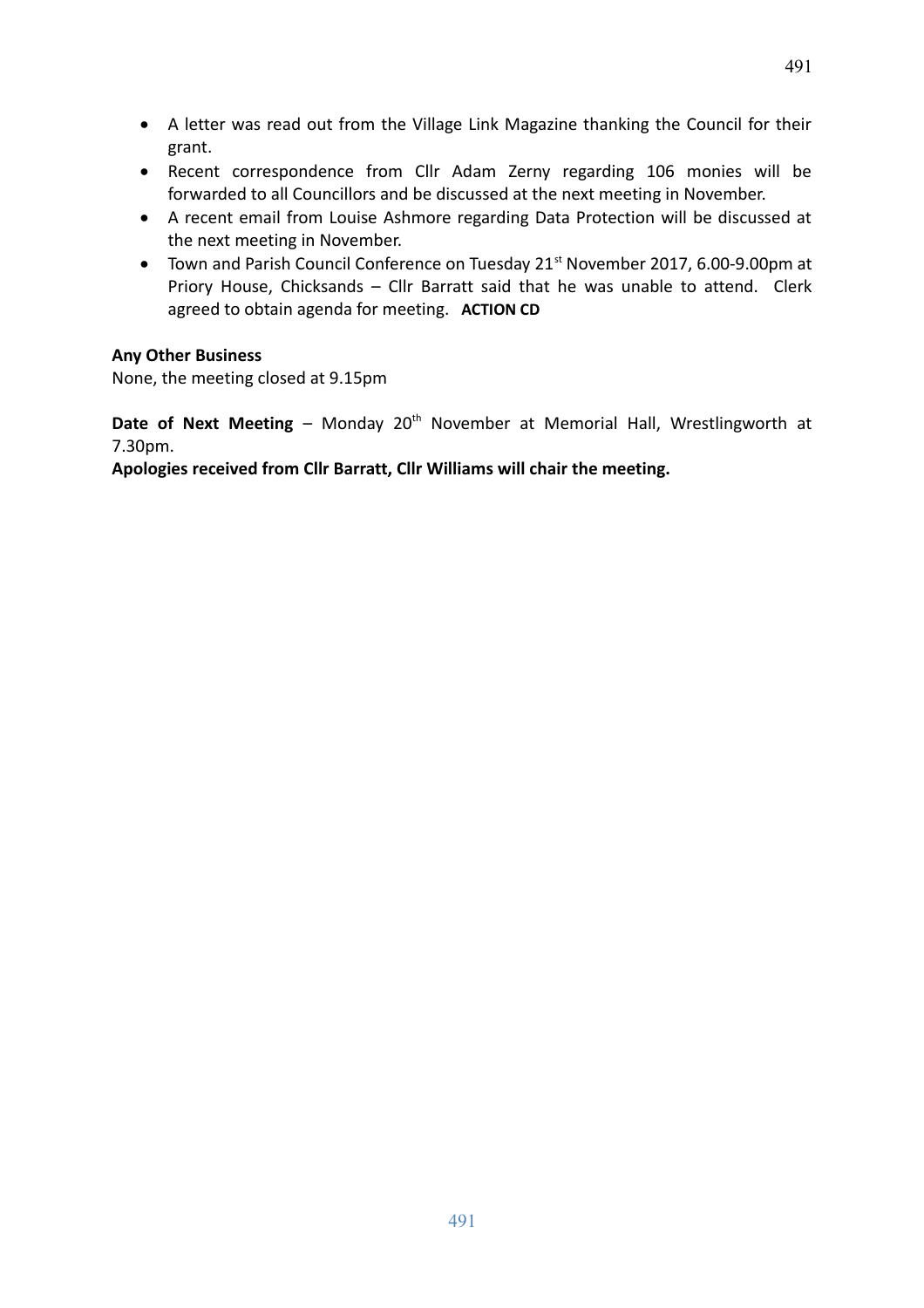# **Financial Report – October 2017**

The following accounts are to be paid and I need to request the council's endorsement.

| Sept & Oct | E-on Electricity supply D/Debit                                      | 292.73 |
|------------|----------------------------------------------------------------------|--------|
| Sept & Oct | Clerk's Salary D/Debit                                               | 765.50 |
| Sept & Oct | Clerk's expenses (Telephone, Internet, Stamps,<br>stationery)        | 30.53  |
| Sept       | T & J Seymour Electrical Installations - Street light<br>maintenance | 64.50  |
| Sept       | <b>HCI Data Ltd</b>                                                  | 83.88  |
| Oct        | Royal British Legion - Wreath                                        | 25.00  |
| Sept & Oct | $SAGE - accounting software D/Debit$                                 | 36.00  |
| Sept & Oct | D J G Grounds Maintenance - Grass cutting                            | 717.41 |
| Sept       | <b>BDO</b> - External Auditors                                       | 240.00 |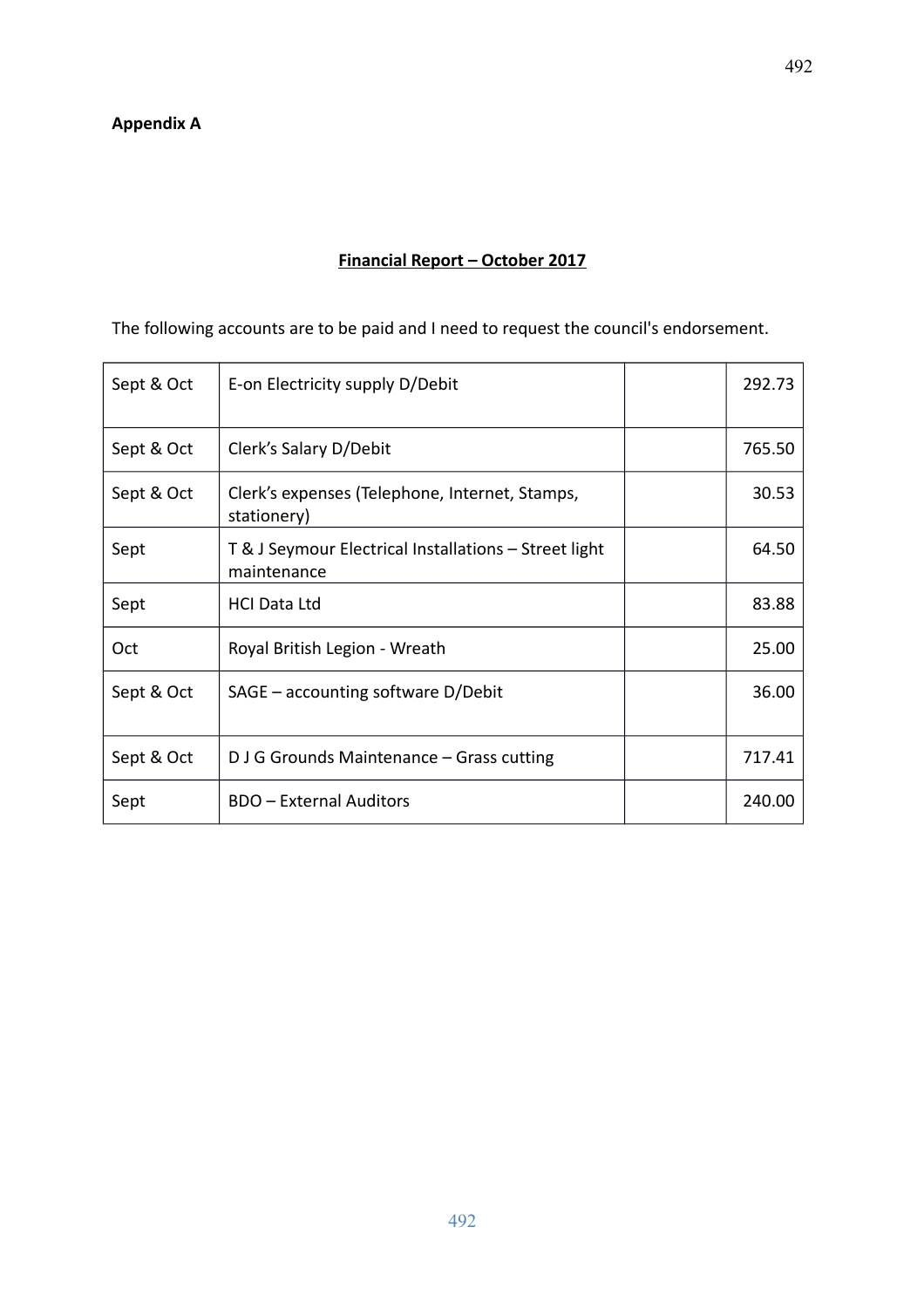**Appendix B**

# **WRESTLINGWORTH & COCKAYNE HATLEY PARISH COUNCIL**

# **FINANCIAL STATEMENT AT 30 September 2017**

|                                   |                 |                           |                      | <u>April</u><br>2016/March |
|-----------------------------------|-----------------|---------------------------|----------------------|----------------------------|
|                                   |                 | April 2017/March 18       | <u> 17</u>           |                            |
|                                   | Year<br>to date | <u>To</u><br><b>Spend</b> | <b>Budget</b>        | <b>Actual</b>              |
| Income                            |                 |                           |                      |                            |
| Precept                           | 20,030.00       | 0.00                      | 20,030.0<br>$\Omega$ | 19,120.00                  |
| Interest                          | 10.02           | 4.98                      | 15.00                | 20.48                      |
| Tree cutting contribution         |                 | 0.00                      |                      | 65.00                      |
| <b>Grass Cutting Contribution</b> |                 | 352.00                    | 352.00               | 352.51                     |
| VAT refund to March 16            |                 | 0.00                      |                      | 3,020.30                   |
|                                   |                 |                           |                      |                            |
|                                   |                 |                           | 20,397.0             |                            |
| <b>Total Income</b>               | 20,040.02       | 356.98                    | 0                    | 22,578.29                  |
| <b>Operational Expenses</b>       |                 |                           |                      |                            |
| Accountants fees & Sage           | 220.00          | 280.00                    | 500.00               | 370.00                     |
| <b>Affiliation Fees</b>           | 201.00          | 99.00                     | 300.00               | 298.00                     |
| Amenity Field lease               |                 | 120.00                    | 120.00               |                            |
| <b>British Legion</b>             |                 | 25.00                     | 25.00                | 25.00                      |
| <b>Church Clock Maintenance</b>   |                 | 325.00                    | 325.00               | 236.00                     |
| <b>Churchyard Maintenance</b>     |                 | 1,000.00                  | 1,000.00             | 1,600.00                   |
| Clerk's expenses                  | 186.59          | 163.41                    | 350.00               | 306.57                     |
| Clerk's salary                    | 1,937.29        | 2,662.71                  | 4,600.00             | 4,819.62                   |
| <b>Election expenses</b>          |                 | 375.00                    | 375.00               |                            |
| Electricity - street lighting     | 828.79          | 871.21                    | 1,700.00             | 1,418.33                   |
| Electricity/lighting - maint      | 107.50          | 292.50                    | 400.00               | 215.00                     |
| <b>General Maintenance</b>        |                 |                           | 500.00               | 1,793.33                   |
| Grants (see below)                |                 | 500.00                    |                      |                            |
| Normal Grass and Hedge            | 2,300.00        | $-800.00$                 | 1,500.00             | 1,650.00                   |
| cutting                           | 4,611.38        | 4,388.62                  | 9,000.00             | 8,619.51                   |
| Other grounds & tree work         |                 | 1,200.00                  | 1,200.00             | 490.00                     |
| Insurance                         | 795.11          | 4.89                      | 800.00               | 747.47                     |
| <b>Memorial Hall Hire</b>         | 44.00           | 131.00                    | 175.00               | 121.00                     |
| Millennium Garden                 |                 | 100.00                    | 100.00               | 0.00                       |
| Notice Board                      |                 | 0.00                      | 0.00                 |                            |
| Lousey Bush sign                  |                 |                           |                      | 305.00                     |
| Parish Tidy Up                    |                 | 500.00                    | 500.00               | 210.00                     |
|                                   |                 |                           |                      |                            |